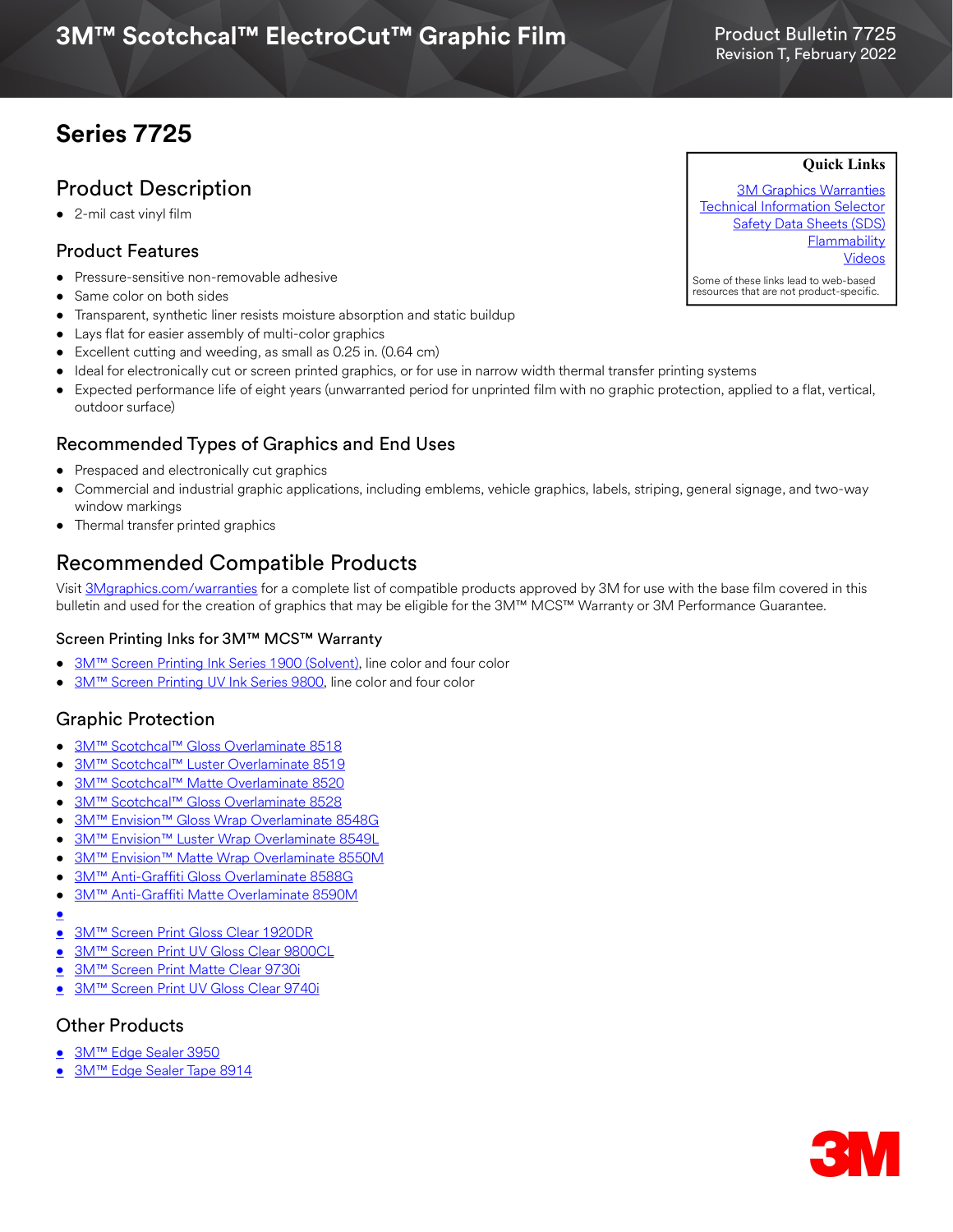#### <span id="page-1-0"></span>Certificate of 3M™ MCS™ Warranty

Graphic manufacturers who produce digitally printed graphics made with all branded 3M Graphics products, including 3M ink purchased through a qualified 3M distributor or 3M printing partner, may register to be recognized with a Certificate of 3M™ MCS™ Warranty. Only graphic manufacturers having a current Certificate of 3M™ MCS™ Warranty are eligible to extend this warranty to their customers.

**NOTE:** For non-digitally printed finished graphics, check your eligibility for the 3M™ MCS™ Warranty by viewing the warranty period found within this product bulletin or by using the warranty selector at <www.3mgraphics.com/warranties>.

## **Characteristics**

These are the typical values for unprocessed product. Processing may change the values.

## Physical Characteristics

| <b>Characteristic</b>                                 | Value                                                                                                                                                                                                                                                                                                                                                                                                                     |  |  |  |
|-------------------------------------------------------|---------------------------------------------------------------------------------------------------------------------------------------------------------------------------------------------------------------------------------------------------------------------------------------------------------------------------------------------------------------------------------------------------------------------------|--|--|--|
| <b>Material</b>                                       | Vinyl                                                                                                                                                                                                                                                                                                                                                                                                                     |  |  |  |
| <b>Film Color</b>                                     | Opaque, see Colors                                                                                                                                                                                                                                                                                                                                                                                                        |  |  |  |
| <b>Thickness</b>                                      | <b>Without adhesive:</b> 2 mil (0.05 mm)<br><b>With adhesive:</b> $2.5$ mils to $3.5$ mils (0.063 mm to 0.09 mm)                                                                                                                                                                                                                                                                                                          |  |  |  |
| <b>Adhesive</b>                                       | Pressure sensitive                                                                                                                                                                                                                                                                                                                                                                                                        |  |  |  |
| <b>Adhesive Color</b>                                 | Clear                                                                                                                                                                                                                                                                                                                                                                                                                     |  |  |  |
| Liner                                                 | Transparent, synthetic                                                                                                                                                                                                                                                                                                                                                                                                    |  |  |  |
| <b>Typical Adhesion</b><br>24 Hours After Application | <b>ABS:</b> 4 lbs/in. (0.7 kg/cm)<br><b>Acrylic:</b> $4 \text{ lbs/in.} (0.7 \text{ kg/cm})$<br>Acrylic enamel: 4 lbs/in. (0.7 kg/cm)<br>Fruehauf pre-painted panels: 4 lbs/in. (0.7 kg/cm)<br><b>Polycarbonate:</b> 4 lbs/in. (0.7 kg/cm)<br>Urethane paints: 4 lbs/in. (0.7 kg/cm)<br>Aluminum, alodine: 8 lbs/in. (1.4 kg/cm)<br><b>Chrome:</b> $5$ lbs/in. (0.9 kg/cm)<br><b>Polypropylene:</b> 3 lbs/in. (0.5 kg/cm) |  |  |  |
| <b>Tensile Strength</b>                               | 5 lbs/in. at 73°F (0.9 kg/cm at 23°C)                                                                                                                                                                                                                                                                                                                                                                                     |  |  |  |
| Chemical<br>Resistance                                | Resists mild alkalis, mild acids, and salt.<br>Excellent resistance to water (does not include immersion)                                                                                                                                                                                                                                                                                                                 |  |  |  |
| <b>Flammability</b>                                   | View the ASTM E84 test report here, or go to the online catalog at<br>3Mgraphics.com.<br>For all available test reports call 1-800-328-3908.                                                                                                                                                                                                                                                                              |  |  |  |

### Application Characteristics

| <b>Characteristic</b>                                                                                                                                   | Value                                                                                                                                                                                                                                                                                                                                                                |  |
|---------------------------------------------------------------------------------------------------------------------------------------------------------|----------------------------------------------------------------------------------------------------------------------------------------------------------------------------------------------------------------------------------------------------------------------------------------------------------------------------------------------------------------------|--|
| <b>Finished Graphic Application</b><br><b>Recommendation</b>                                                                                            | <b>Surface type:</b> Flat, with and without rivets, simple curves, moderate<br>compound curves<br><b>Substrate type:</b> Smooth, rigid vehicle materials such as glass, aluminum,<br>paint, and ABS molding<br>Application method: Wet or dry<br>Application temperature (air and substrate):<br>Flat surfaces with and without rivets: 50°F to 100°F (10°C to 38°C) |  |
| -40°F to +225°F (-40°C to +107°C)<br><b>Temperature Range After</b><br><b>Application</b><br>(Though not for extended periods of time at the extremes.) |                                                                                                                                                                                                                                                                                                                                                                      |  |
| <b>Graphic Removal</b>                                                                                                                                  | Not removable                                                                                                                                                                                                                                                                                                                                                        |  |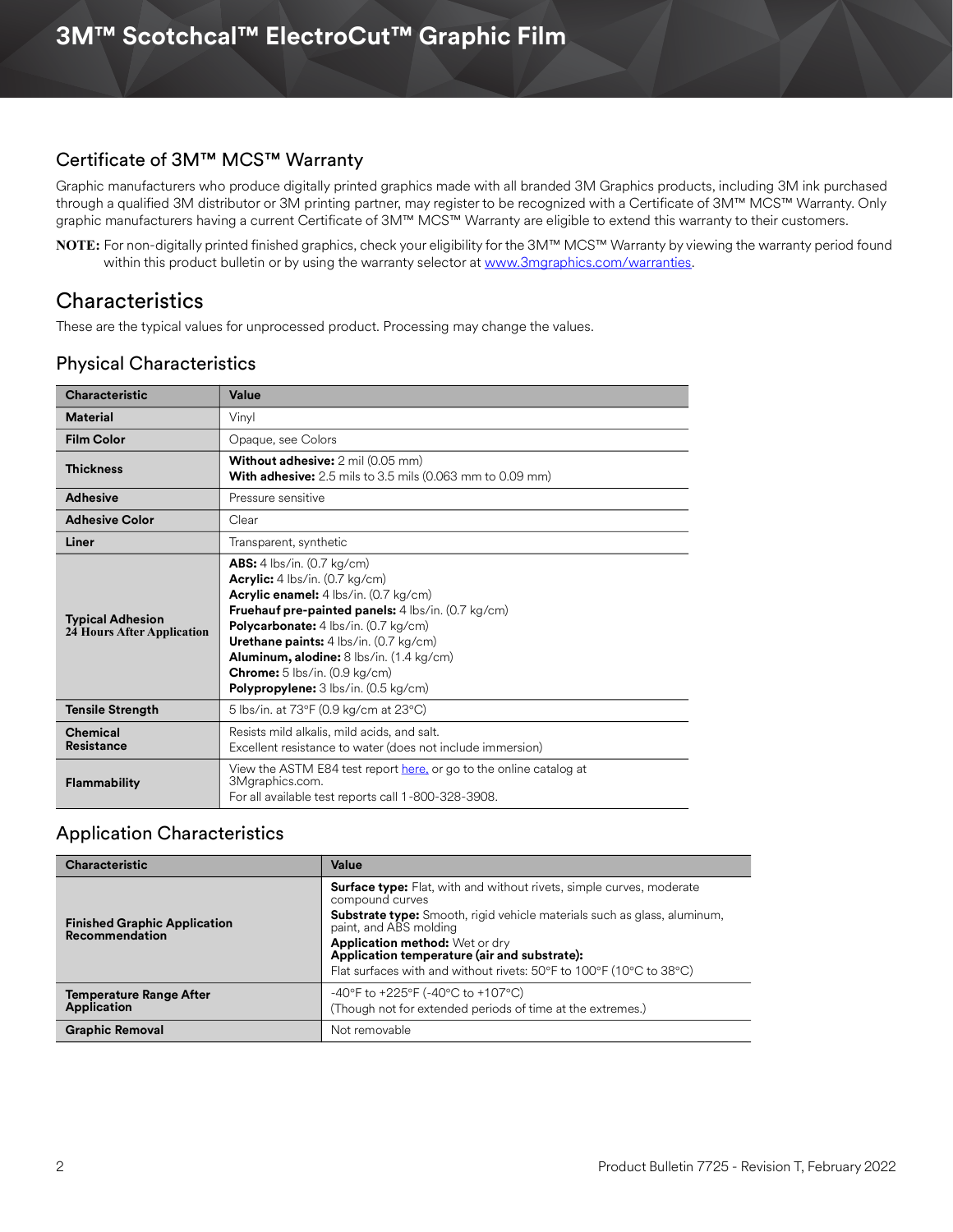## **3M™ Scotchcal™ ElectroCut™ Graphic Film**

#### Colors

| <b>Solid Colors</b>    |                       |                       | <b>Metallic and Transparent</b> |
|------------------------|-----------------------|-----------------------|---------------------------------|
| 10 White               | 53 Cardinal Red       | 101 Nimbus Gray       | 120 Satin Aluminum              |
| 11 Pearl Gray          | 54 Light Orange       | 103 Magenta           | 131 Satin Gold                  |
| 12 Black               | 56 Dark Green         | 105 Harvest Gold      | 201 Slate                       |
| 13 Tomato Red          | 57 Olympic Blue       | 107 Light Blue        | 211 Charcoal                    |
| 14 Bright Orange       | 58 Burgundy           | 117 Persian Blue      | 217 Dark Blue                   |
| 15 Bright Yellow       | 59 Putty              | 121 Light Gray        | 227 Bright Blue                 |
| 16 Khaki Green         | 61 Mid Gray           | 127 Boat Blue         | 229 Copper                      |
| 17 Vivid Blue          | 63 Geranium           | 136 Lime Green        | 239 Chocolate Brown             |
| 19 Deep Mahogany Brown | 64 Apricot            | 151 Traffic Gray      | 241 Gold                        |
| 20 Matte White         | 65 Light Lemon Yellow | 177 Shadow Blue       | 243 Steampunk Red               |
| 22 Matte Black         | 66 Forest Green       | 186 Bright Green      | 247 Petroleum Blue              |
| 23 Deep Red            | 69 Duranodic          | 187 Wedgewood Blue    | 249 Champagne                   |
| 24 Terra Cotta         | 74 Red Orange         | 196 Apple Green       | 114 Transparent                 |
| 25 Sunflower           | 77 Peacock Blue       | 197 Light Navy        |                                 |
| 27 Indigo (Navy)       | 78 Plum               | 263 Perfect Match Red |                                 |
| 29 Russet Brown        | 81 Stone Gray         | 273 Process Magenta   |                                 |
| 31 Medium Gray         | 86 Robin Egg Blue     | 276 Bottle Green      |                                 |
| 37 Sapphire Blue       | 89 Sandstone          | 293 Atomic Red        |                                 |
| 38 Royal Purple        | 90 Antique White      | 307 Dark Agua         |                                 |
| 39 Tan                 | 91 Dove Gray          | 357 Bermuda Blue      |                                 |
| 41 Dark Gray           | 93 Imperial Red       | 397 Dark Blue         |                                 |
| 46 Kelly Green         | 96 Teal               |                       |                                 |
| 47 Intense Blue        | 97 Soft Blue          |                       |                                 |
| 48 Purple              | 98 Dark Violet        |                       |                                 |
| 49 Beige               | 99 Fawn               |                       |                                 |

## Factors Affecting Graphic Performance Life

The actual performance life of a graphic is affected by:

- The combination of graphic materials used
- Complete ink drying or curing
- Selection, condition, and preparation of the substrate
- Surface texture
- Application methods
- Angle and direction of sun exposure
- Environmental conditions
- Cleaning and maintenance methods

## Graphics Manufacturing



Before using any equipment, always read the manufacturer's instructions for safe operation.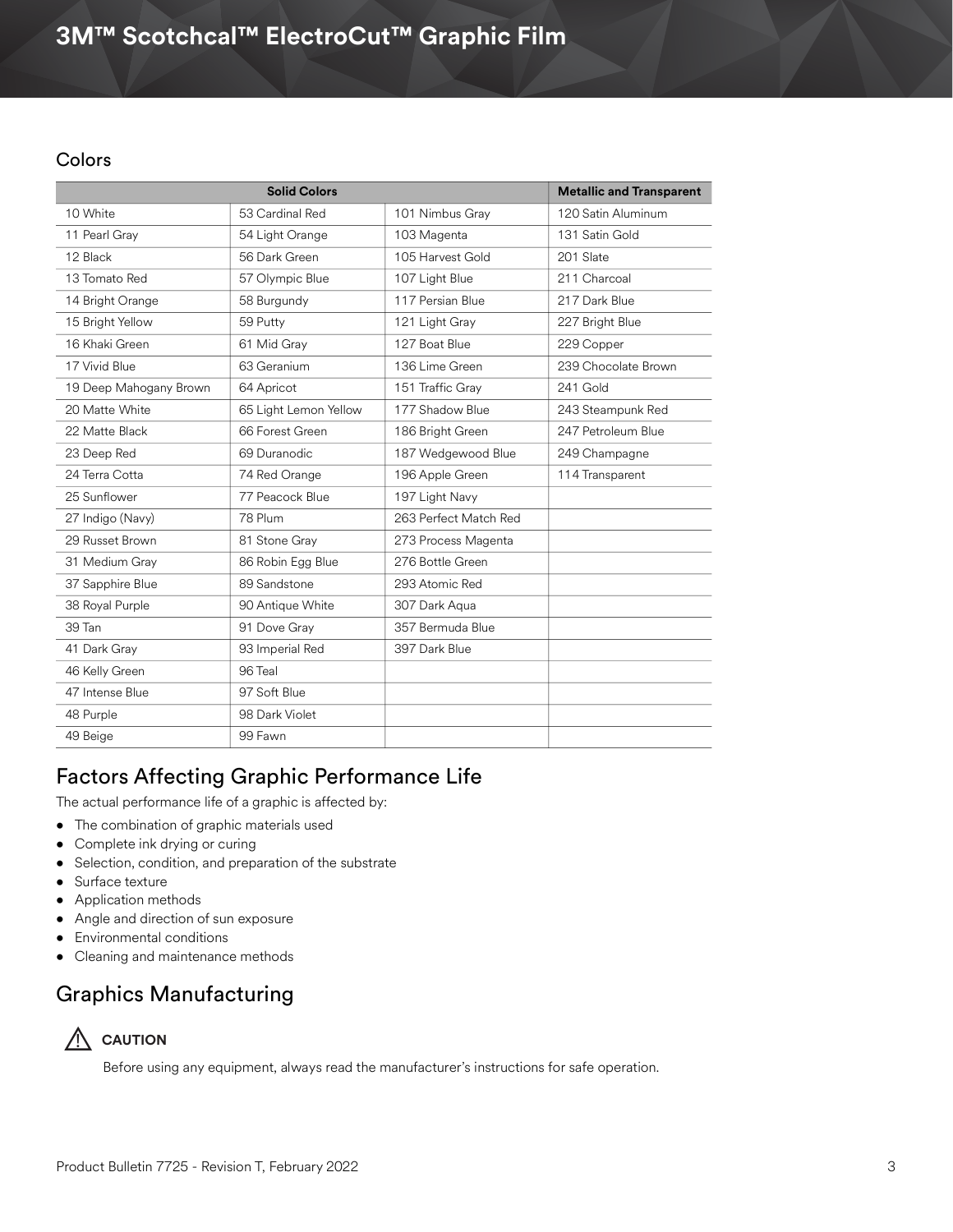## Screen Printing

Formulations and processing conditions can affect ink durability. Users should refer to their ink's product and instruction bulletins for limitations and proper usage.

## Thermal Transfer Printing

Formulations and processing conditions can affect ink durability. Users should refer to their ink's product and instruction bulletins for limitations and proper usage.

This film can be imaged with narrow width thermal transfer printing systems. Refer to the equipment manufacturer's literature for details.

## Cutting

See [3M Instruction Bulletin 4.1](http://multimedia.3m.com/mws/media/12586O/4-1-scoring-and-cutting.pdf) for Sheeting, Scoring and Film Cutting details.

## Weeding

Excess film should be weeded (removed) as soon after cutting as is practical. This minimizes the effect of possible adhesive flow 24 or more hours after cutting.

## Graphic Protection

Graphic protection may improve the appearance, performance, and durability of the graphic. Click on the graphic protection options listed in this product bulletin or see the [3M Graphics Materials Product Catalog](http://multimedia.3m.com/mws/media/443279O/inkjet-catalog-lowres.pdf) for more information.

## $(i)$  **IMPORTANT NOTE**

During installation, scratches may occur on films without graphic protection.

## Application Tapes

There are two types of application tapes. See [3M Instruction Bulletin AT-1](http://multimedia.3m.com/mws/media/1032943O/instruction-bulletin-at-1-application-tables.pdf) to determine what application tape is recommended for your film or finished graphic.

#### Premasking Tape

Premasking tape increases stiffness during application while preventing stretching and damage. Use when little or no liner is exposed. See [3M Instruction Bulletin 4.3](http://multimedia.3m.com/mws/media/12587O/4-3-application-tapes-premasking-and-prespacing.pdf) for complete details.

#### Prespacing Tape

Prespacing tape holds cut and weeded letters or graphics in place during application and after removal of the film liner, while preventing stretching and damage. Use when large amounts of liner are exposed. See [3M Instruction Bulletin 4.3](http://multimedia.3m.com/mws/media/12587O/4-3-application-tapes-premasking-and-prespacing.pdf) for complete details.

## Application and Installation

In addition to other 3M bulletins specified in this document, the following bulletins provide details users may need to successfully apply a graphic.

- [3M Instruction Bulletin 2.1](http://multimedia.3m.com/mws/media/12591O/2-1-design-of-graphics.pdf) Design of Graphics
- [3M Instruction Bulletin 3.11](http://multimedia.3m.com/mws/media/12713O/3-11-screen-printing-with-ink-series-1900-four-color.pdf) Screen Printing, 3M™ Screen Printing Ink Series 1900 four color and Screen Print Clear VI0402
- [3M Instruction Bulletin 3.12](http://multimedia.3m.com/mws/media/12714O/3-12-screen-printing-with-ink-series-1900-line-color.pdf) Screen Printing, 3M™ Screen Printing Ink Series 1900 line color and Screen Print Clear VI0402
- [3M Instruction Bulletin 3.20](http://multimedia.3m.com/mws/media/381380O/3-20-screen-printing-with-ink-series-9800-line-color.pdf) Screen Printing, with 3M™ Screen Printing UV Ink Series 9800 For Line Color Screen Printing Only
- [3M Instruction Bulletin 3.21](http://multimedia.3m.com/mws/media/411615O/3-21-screen-printing-with-ink-series-9800-four-color.pdf) Screen Printing, With 3M™ Screen Printing UV Ink Series 9800 For 4-Color Screen Printing Only
- [3M Instruction Bulletin 5.4](https://multimedia.3m.com/mws/media/12597O/5-4-application-of-film-to-vehicles-special-applications.pdf) Application, Fleet Trucks
- [3M Instruction Bulletin 5.7](http://multimedia.3m.com/mws/media/9621O/instruction-bulletin-5-7.pdf) Application, Wet Method for Translucent, Inkjet, Screen Printed and Cut Graphics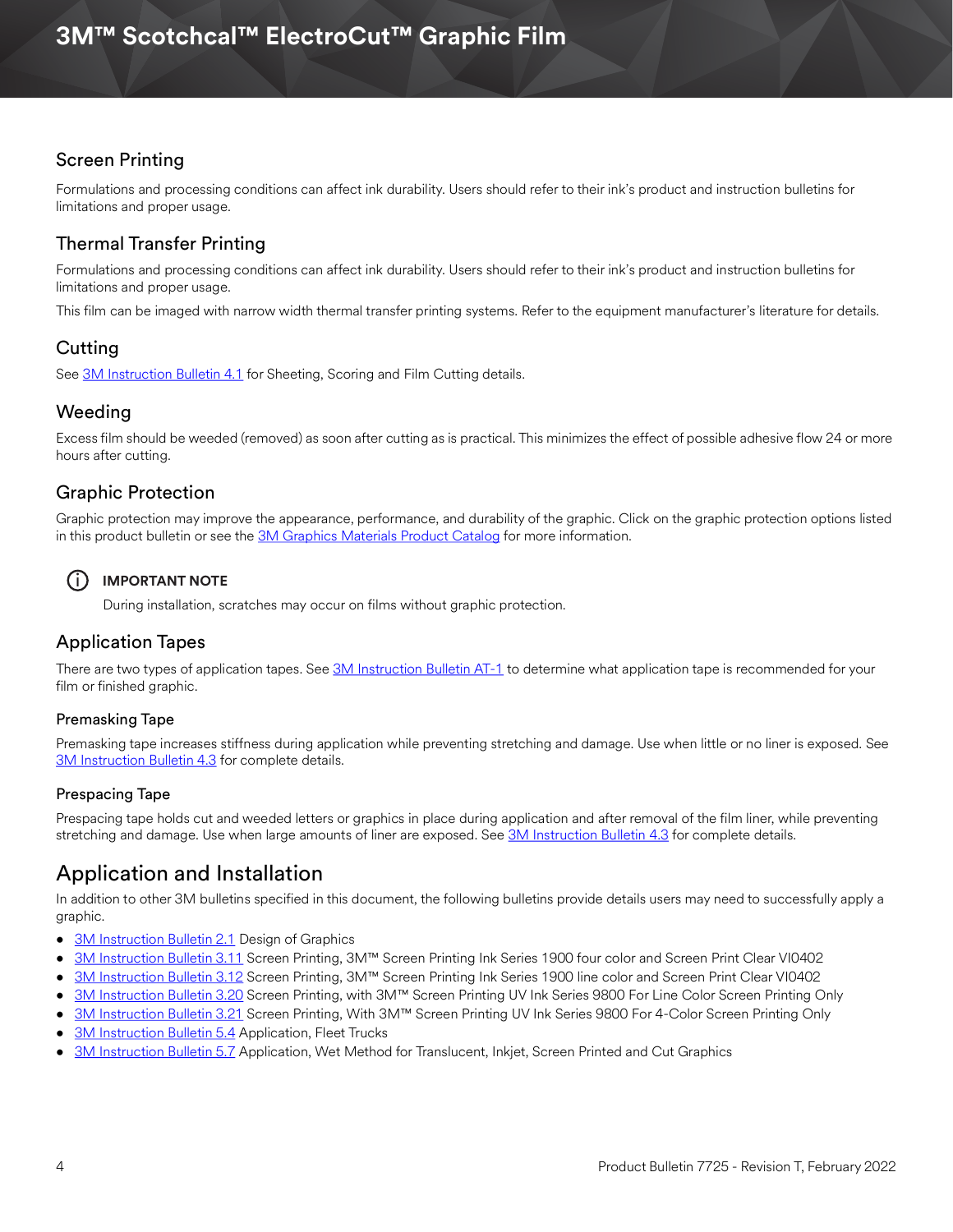#### **Stretchability**

#### 3M™ Tape Primer 94 and Adhesion Promoter 111

3M recommends using primer where the film will be stretched, particularly on the edges of the film, to maximize a graphic's bond to its substrate.

## Maintenance and Cleaning

Use a cleaner designed for high-quality painted surfaces. The cleaner must be wet, non-abrasive, without solvents, and have a pH value between 3 and 11 (neither strongly acidic nor strongly alkaline). See [3M Instruction Bulletin 6.5](http://multimedia.3m.com/mws/media/12593O/6-5-storage-handling-maintenance-removal-of-films-sheetings.pdf) for details.

## Removal

Not removable. 3M makes no claims as to the speed of removal. This product may not remove similarly to other products in the same category. See [3M Instruction Bulletin 6.5](http://multimedia.3m.com/mws/media/12593O/6-5-storage-handling-maintenance-removal-of-films-sheetings.pdf) for details.

## Shelf Life, Storage, and Shipping

#### Shelf Life

The shelf life is **never more than three years** from the date of manufacture on the original box. Processing the film changes its shelf life to **one year** from the processing date, but no later than three years from the manufacturing date.

### Storage Conditions

- $40^{\circ}$ F to  $100^{\circ}$ F ( $4^{\circ}$ C to  $38^{\circ}$ C)
- Out of sunlight
- Clean, dry area
- Original container
- Bring the film to room temperature before use

#### Shipping Finished Graphics

Flat, or rolled printed side out on a 6 in. (15 cm) or larger core. This helps prevent the application tape, if used, from popping off.

## Health and Safety

## **AUTION**

When handling any chemical products, read the manufacturers' container labels and the safety data sheets (SDS) for important health, safety, and environmental information. To obtain SDS for 3M products go to [3M.com/SDS](http://www.3m.com/SDS). To request SDS by mail, or in case of an urgent situation, call 1-800-364-3577 or 1-651-737-6501.

When using any equipment, always follow the manufacturer's instructions for safe operation.